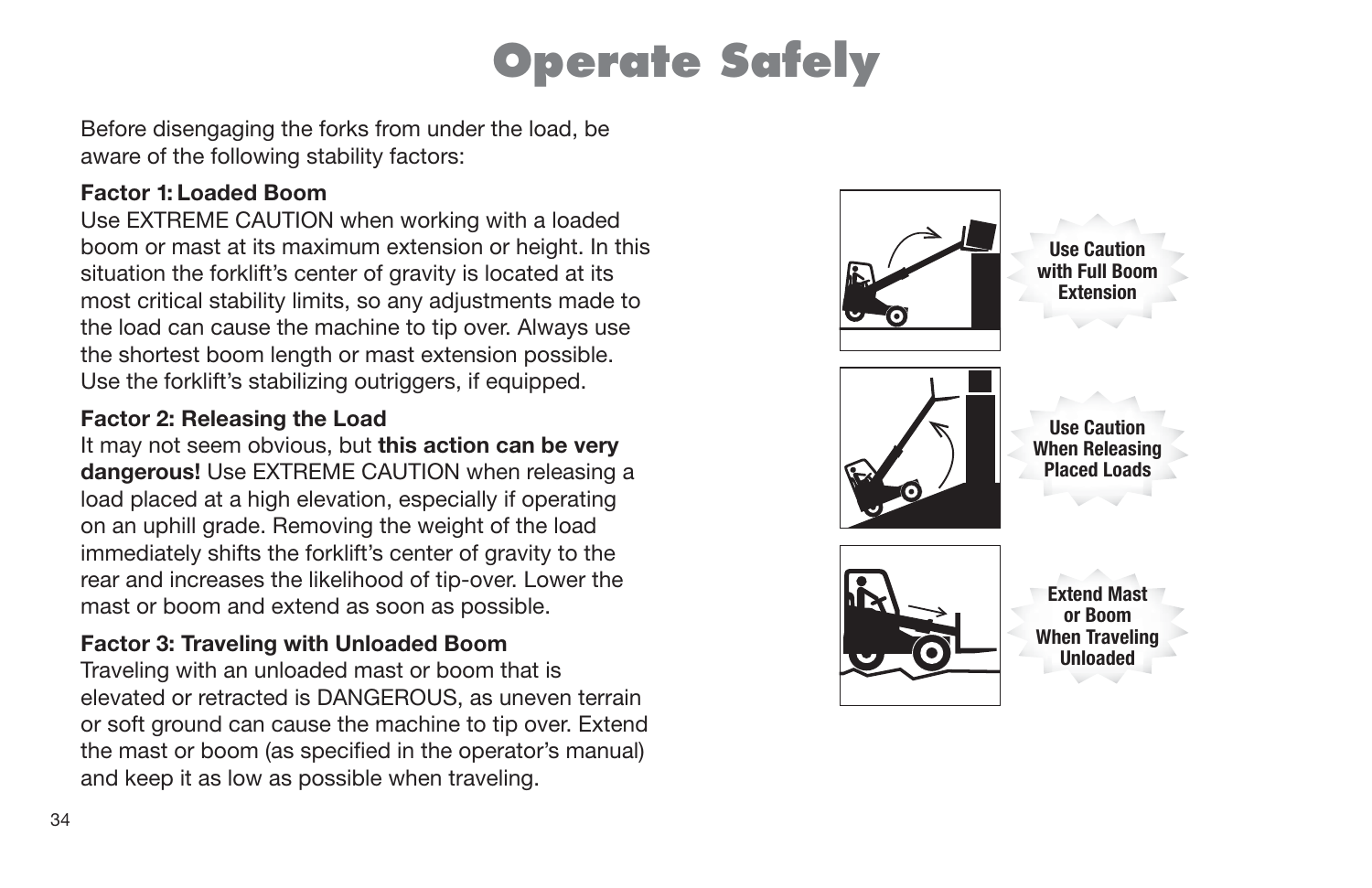# **Operate Safely**

After disengaging from a load, proceed as follows:

- With the forks free from the weight of the load, the boom can be retracted or the machine can be backed away from under the load.
- Lower the forks to the carry position above the ground.
- The forklift can now be moved from the landing location to continue work.

### **WARNING!** Avoid serious injury or death. **Do not attempt to jump from a tipping forklift.**

If the forklift ever becomes unstable and starts to tip over in any direction:

- Brace yourself.
- Stay with the machine.
- Keep the seat belt fastened.
- Hold on firmly and lean away from the point of impact.



**Brace Your in Tip-Ove**